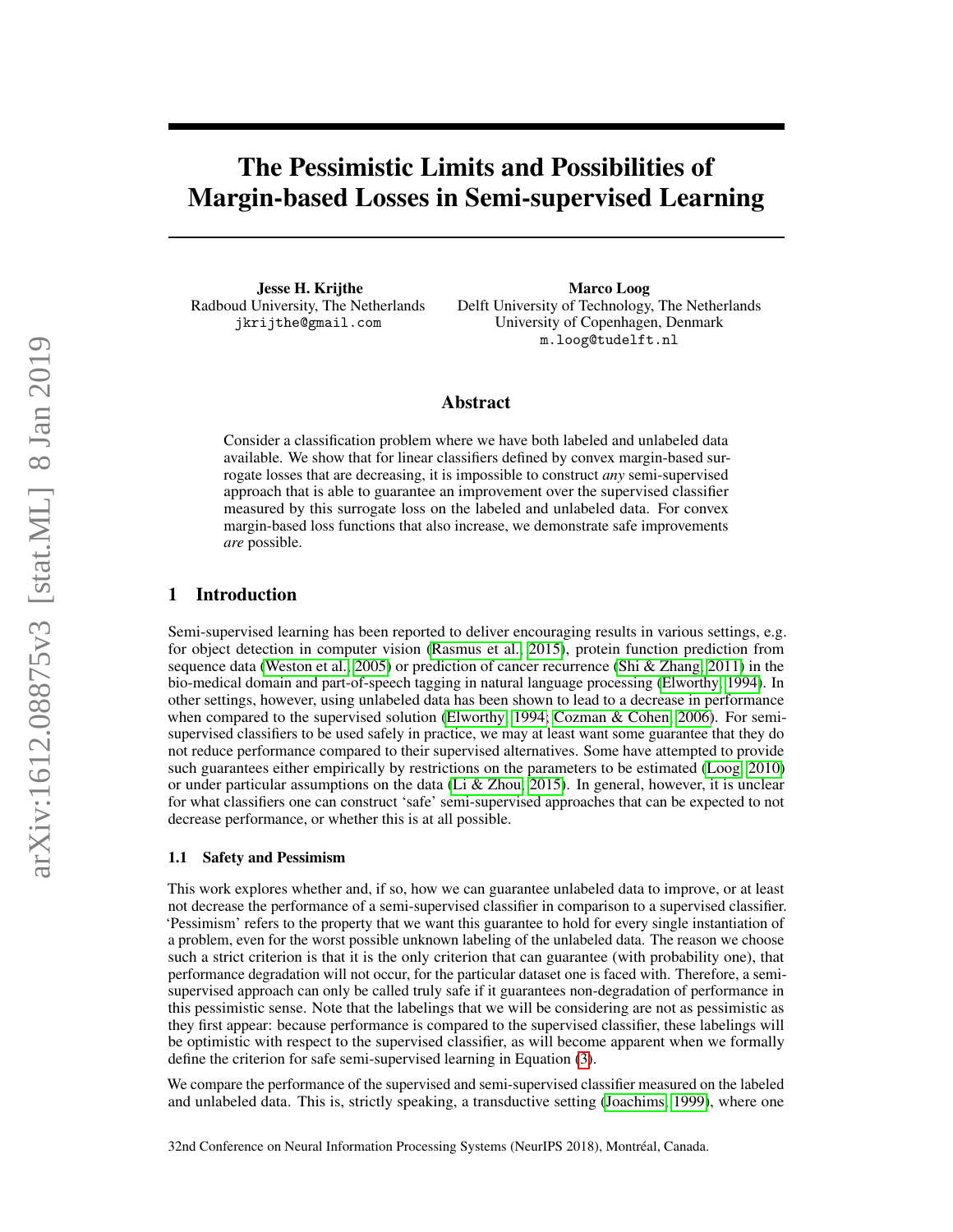measures performance on a specifically defined set of objects, and not a semi-supervised setting where one measures performance on unseen objects generated from the same distribution as the training data. There are two reasons this transductive setting is interesting in the context of safe semi-supervised learning. 1. The performance criterion in this setting corresponds to the performance criterion we would observe and optimize for if the labels for all objects would be available. 2. As the number of unlabeled objects grows, and they start to better represent the distribution of interest in the inductive/semi-supervised setting, the limits and possibilities that we derive continue to hold, while we converge to the setting where the marginal distribution of the inputs is assumed to be known that is considered in other work on the possibilities of semi-supervised learning [\(Sokolovska et al., 2008;](#page-9-2) [Ben-David et al., 2008\)](#page-8-6). All in all, while we consider a transductive setting, it should be clear that our analysis does provide valid insights into the safe semi-supervised setting as well.

#### 1.2 The Use of Surrogate Losses

Important in this work, is that we take the view that a semi-supervised version of, for instance, logistic regression is a classifier that still attempts to minimize logistic loss, but uses unlabeled data to improve its ability to do so. So it should be judged on how well it generalizes in terms of this intrinsic loss. If we were to compare performance in terms of some other loss, like the error rate, one runs the risk of attributing improvements to the use of unlabeled data that are, in fact, caused by other changes to the classifier. For instance, the semi-supervised classifier might implicitly use some other surrogate loss that turns out to be better aligned with the loss used for evaluation.

Therefore, as our definition of performance, we consider the surrogate loss the classifier optimizes and compare this loss for the supervised and the semi-supervised learner on the combined labeled and unlabeled data. The surrogate loss corresponds to the loss one would minimize if we did have labels for the unlabeled objects. Considering the same criterion in the supervised and semi-supervised case aligns the goal of constructing a semi-supervised classifier with the one used when constructing a supervised classifier. It avoids conflating improved performance based on a change in surrogate loss function with improvements gained by the availability of unlabeled data. For the same reason we also keep the regularization parameter fixed in the objective functions of the supervised and semi-supervised classifiers.

## 1.3 Outline

The main conclusion from our analysis (Theorems [1](#page-2-1) and [2\)](#page-4-0) is that for classifiers defined by convex margin-based surrogate losses that are decreasing, it is impossible to come up with *any* semisupervised approach that is able to guarantee safe improvement. We also consider the case of losses that are not decreasing and in particular study the quadratic loss. We show under what conditions it *is* possible in this case to come up with a semi-supervised classifier that provides safe improvements over the supervised classifier.

The rest of this work is structured as follows. We start by introducing margin-based loss functions in the empirical risk minimization framework and the extension to the semi-supervised setting. In this, we only treat binary linear classifiers. Though not a real restriction, it does simplify our exposition and allows us to focus on the core ideas. In Section [3,](#page-2-2) we formalize our strict notion of safe semisupervised learning. We first show that for the class of decreasing loss functions it is impossible to derive any semi-supervised learning strategy that is not worse than the supervised classifier for all possible labelings of the unlabeled data. We then consider the case of soft assignment of unlabeled objects to classes. Here, too, it is impossible to provide a strict improvement guarantee for this class of loss functions. We subsequently show for what losses it is possible to get strict improvements. In Section [5](#page-6-0) we apply the theory to a few well-known loss functions. In Section [6](#page-6-1) we discuss how these results relate to other results on the (im)possibility of (safe) semi-supervised learning and what the implications of these results are for other safe approaches.

# 2 Preliminaries

We consider binary linear classifiers in the empirical risk minimization framework. Let  $X$  be an  $L \times d$  design matrix of L labeled objects, where each row  $x^{\top}$  is a d-dimensional vector of feature values corresponding to each labeled object. Let  $y \in \{-1, +1\}^L$  be the corresponding label vector.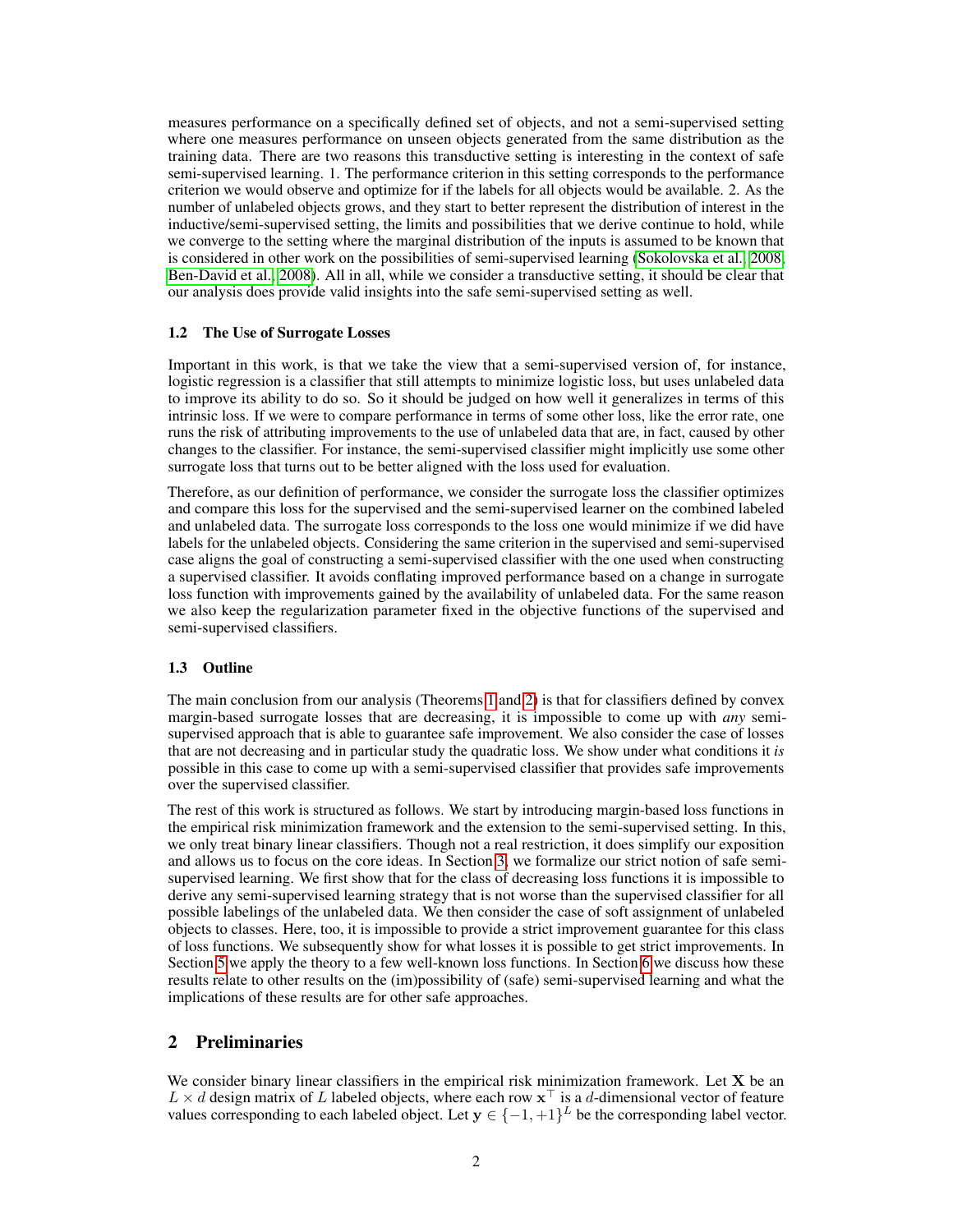The vector  $\mathbf{w} \in \mathbb{R}^d$  contains the weights defining a linear classifier through  $sign(\mathbf{x}^\top \mathbf{w})$ . We consider convex margin-based surrogate loss functions, which are loss functions of the form  $\phi(y\mathbf{x}^\top\mathbf{w})$ . Many well-known classifiers can be described in this way, including support vector machines, least squares classification, least squares support vector machines and logistic regression [\(Bartlett et al., 2006\)](#page-8-7).

#### 2.1 Empirical Risk Minimization

In the empirical risk minimization framework a classifier is obtained by minimizing a chosen surrogate loss  $\phi$  over a set of training objects plus an optional regularization term  $\Omega$ , which we take to be a convex function of w:

<span id="page-2-3"></span>
$$
R_{\phi}(\mathbf{w}, \mathbf{X}, \mathbf{y}) = \sum_{i=1}^{L} \phi(y_i \mathbf{x}_i^{\top} \mathbf{w}) + \lambda \Omega(\mathbf{w}).
$$
 (1)

By minimizing this with respect to w we get a supervised classifier:

<span id="page-2-4"></span>
$$
\mathbf{w}_{\text{sup}} = \argmin_{\mathbf{w}} R_{\phi}(\mathbf{w}, \mathbf{X}, \mathbf{y}).
$$

In the semi-supervised setting, we have an additional design matrix corresponding to unlabeled objects  $\mathbf{X}_u$ , sized  $U \times d$ , with unknown labels  $\mathbf{y}_u \in \{-1, +1\}^{\bar{U}}$ . We therefore consider the corresponding semi-supervised risk function:

$$
R_{\phi}^{\text{semi}}(\mathbf{w}, \mathbf{X}, \mathbf{y}, \mathbf{X}_{\mathbf{u}}, \mathbf{q}) = R_{\phi}(\mathbf{w}, \mathbf{X}, \mathbf{y}) + \sum_{i=1}^{U} q_i \phi(\mathbf{x}_i^{\top} \mathbf{w}) + (1 - q_i) \phi(-\mathbf{x}_i^{\top} \mathbf{w}), \tag{2}
$$

where  $\mathbf{q} \in [0, 1]^U$  are what we will refer to as *responsibilities*, indicating the unknown and possibly 'soft' membership of each object to a class. For instance, if the true labels were known these would correspond to 'hard' responsibilities  $q^{\text{true}} \in \{0,1\}^U$  and the semi-supervised risk formulation becomes equal to the supervised risk formulation in Equation [\(1\)](#page-2-3), where the sum is now over the  $L$ labeled objects and the  $U$  objects for which we did not have a label.

## <span id="page-2-2"></span>3 Limits of Safe Semi-supervision

Even though we know the true labeling of the unlabeled objects in Equation [\(2\)](#page-2-4) belongs to some  $\mathbf{q} \in \{0,1\}^U$ , we do not know which one. Now, a semi-supervised procedure  $\mathbf{w}_{\text{semi}}$  is *safe* if it is guaranteed to attain a loss on the labeled and unlabeled objects equal to or lower than the supervised solution for all possible labelings of the data, since this is guaranteed to include the true labeling of the unlabeled objects. We first formalize this definition of safety, then consider the cases of hard and soft labeling, and come to our negative results: for many loss functions safe semi-supervision is, in fact, not possible. Positive results follow in Section [4.](#page-5-0)

#### 3.1 Hard labeling

Let  $D_{\phi}$  denote the difference in terms of the chosen loss  $\phi$  on a set of objects between a new classifier  $w$  and the supervised classifier  $w_{\text{sup}}$  for some set of responsibilities for the unlabeled data:

$$
D_{\phi}(\mathbf{w}, \mathbf{w}_{\text{sup}}, \mathbf{X}, \mathbf{y}, \mathbf{X}_{\text{u}}, \mathbf{q}) = R_{\phi}^{\text{semi}}(\mathbf{w}, \mathbf{X}, \mathbf{y}, \mathbf{X}_{\text{u}}, \mathbf{q}) - R_{\phi}^{\text{semi}}(\mathbf{w}_{\text{sup}}, \mathbf{X}, \mathbf{y}, \mathbf{X}_{\text{u}}, \mathbf{q}).
$$

The true unknown labels can, in principle, correspond to any  $\mathbf{q} \in \{0,1\}^U$ . For a semi-supervised classifier wsemi to be *safe* we therefore need that:

<span id="page-2-0"></span>
$$
\max_{\mathbf{q}\in\{0,1\}^U} D_{\phi}(\mathbf{w}_{\text{semi}}, \mathbf{w}_{\text{sup}}, \mathbf{X}, \mathbf{y}, \mathbf{X}_{\text{u}}, \mathbf{q}) \le 0.
$$
 (3)

If the inequality is strict for at least one instantiation of q, the semi-supervised solution is different from the supervised solution and potentially better. Is it possible to construct some semi-supervised strategy that has this guaranteed improvement over the supervised solution for margin-based surrogate losses? The following theorem gives a condition under which this strict improvement is never possible.

<span id="page-2-1"></span>**Theorem 1.** Let  $w_{\text{sup}}$  be a minimizer of  $R_{\phi}(w, X, y)$  and assume it is unique. If  $\phi$  is a decreas*ing margin-based loss function, meaning*  $\phi(a) \geq \phi(b)$  *for*  $a \leq b$ *, then there is no safe semisupervised procedure which guarantees Equation* [\(3\)](#page-2-0) *while having at least one*  $q^* \in \{0,1\}^U$  for  $\hat{\boldsymbol{which}}\ D_{\phi}(\mathbf{\hat{w}_{semi}, w_{sup}, X, y, X_u, q^*) < 0$  .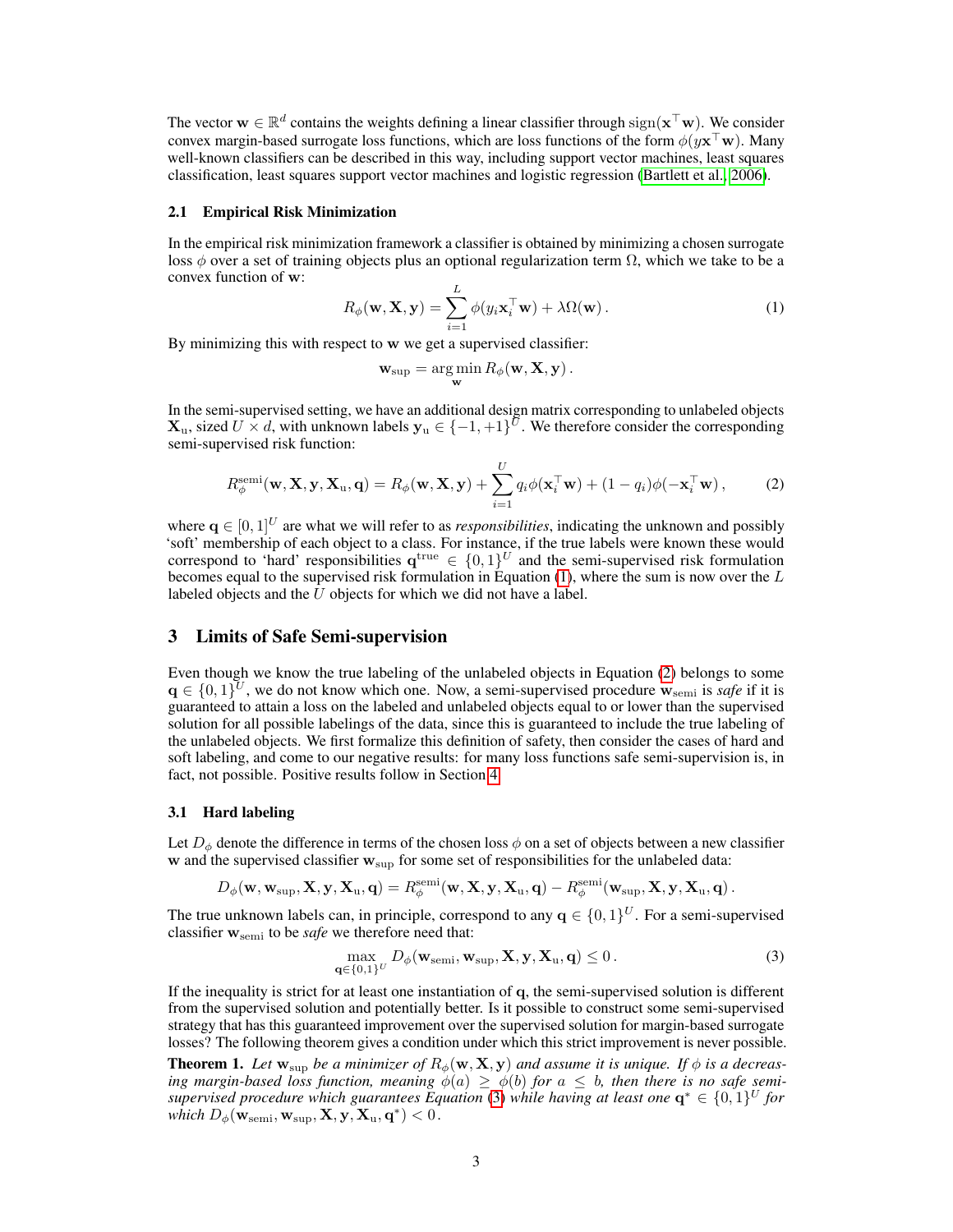*Proof.* We are going to prove this by contradiction. Assume  $D_{\phi}(\mathbf{w}_{\text{semi}}, \mathbf{w}_{\text{sup}}, \mathbf{X}, \mathbf{y}, \mathbf{X}_{\text{u}}, \mathbf{q}^*) < 0$ and define M to be  $R_{\phi}(\mathbf{w}_{\text{semi}}, \mathbf{X}, \mathbf{y}) - R_{\phi}(\mathbf{w}_{\text{sup}}, \mathbf{X}, \mathbf{y})$ . The latter is the difference in the supervised objective function between the semi-supervised and supervised classifier. Based on our assumption we can now write

$$
M + \sum_{i=1}^{U} q_i^* (\phi(\mathbf{x}_i^{\top} \mathbf{w}_{\text{semi}}) - \phi(\mathbf{x}_i^{\top} \mathbf{w}_{\text{sup}})) + (1 - q_i^*) (\phi(-\mathbf{x}_i^{\top} \mathbf{w}_{\text{semi}}) - \phi(-\mathbf{x}_i^{\top} \mathbf{w}_{\text{sup}})) < 0.
$$
\n(4)

Let  $A_i = \phi(\mathbf{x}_i^{\top} \mathbf{w}_{\text{semi}}) - \phi(\mathbf{x}_i^{\top} \mathbf{w}_{\text{sup}})$  and  $B_i = \phi(-\mathbf{x}_i^{\top} \mathbf{w}_{\text{semi}}) - \phi(-\mathbf{x}_i^{\top} \mathbf{w}_{\text{sup}})$ . Since  $\phi$  is decreasing, either  $A_i \ge 0$  and  $B_i \le 0$ , or  $A_i \le 0$  and  $B_i \ge 0$ . Set  $q_i^{\text{new}} = 1$  in the former case and  $q_i^{\text{new}} = 0$  in the latter. Then, when using  $q^{new}$  instead of  $q^*$  in Equation [\(4\)](#page-3-0), the sum will be non-negative. Also,  $M > 0$ , because  $w_{\text{sup}}$  is the unique minimizer of  $R_{\phi}(\mathbf{w}, \mathbf{X}, \mathbf{y})$  and  $w_{\text{semi}} \neq w_{\text{sup}}$ . We therefore have that

$$
D_\phi(\mathbf{w}_{\text{semi}}, \mathbf{w}_{\text{sup}}, \mathbf{X}, \mathbf{y}, \mathbf{X}_{\text{u}}, \mathbf{q}^{\text{new}}) > 0.
$$

<span id="page-3-0"></span> $\Box$ 

which contradicts Equation [\(3\)](#page-2-0).

**Remark 1.** Alternatively, we can drop the requirement that  $w_{\text{sup}}$  is the unique minimizer of  $R_{\phi}(\mathbf{w}, \mathbf{X}, \mathbf{y})$  by requiring the loss functions to be strictly decreasing.

#### 3.2 Beyond Hard Labelings

In Equation [\(3\)](#page-2-0) we considered improvement over all hard labelings of the unlabeled data. Alternatively we could also consider improvements for the larger set of all soft assignments of objects to classes, defining safety to mean

<span id="page-3-1"></span>
$$
\max_{\mathbf{q}\in[0,1]^U} D_{\phi}(\mathbf{w}_{\text{semi}}, \mathbf{w}_{\text{sup}}, \mathbf{X}, \mathbf{y}, \mathbf{X}_{\text{u}}, \mathbf{q}) \le 0.
$$
 (5)

If there is at least one  $q \in [0, 1]^U$  for which the inequality is strict, the semi-supervised solution is potentially better than the supervised solution. There are several reasons why this is an interesting relaxation to consider. First of all, it requires the semi-supervised solution to guarantee improvements for a larger class of responsibilities than just the hard labelings, meaning it becomes more difficult to construct a procedure with this property. If a procedure guarantees improvement in this sense, it implies it also works for all possible hard labelings. Secondly, it corresponds to a scenario different from the hard labeling where there is uncertainty in the labels of the unlabeled objects. And lastly, the convex constraint makes the problem more amenable to analysis.

The set of classifiers induced by all different responsibilities turns out to be a useful concept in the remainder of this paper.

**Definition 1.** *The constraint set*  $\mathcal{C}_{\phi}$  *is the set of all possible classifiers that can be obtained by minimizing the semi-supervised loss for any vector of responsibilities* q *assigned to the unlabeled data, i.e.,*

$$
\mathcal{C}_{\phi} = \left\{ \operatorname*{arg\,min}_{\mathbf{w}} R_{\phi}^{\operatorname{semi}}(\mathbf{w}, \mathbf{X}, \mathbf{y}, \mathbf{X}_{\mathrm{u}}, \mathbf{q}) \middle| \mathbf{q} \in [0, 1]^U \right\}.
$$

The following lemma provides an intermediary step towards our second negative result. It tells us that no strict improvement is possible if the supervised solution is already part of the constraint set.

<span id="page-3-2"></span>**Lemma 1.** If  $R_{\phi}(\mathbf{w}, \mathbf{X}, \mathbf{y})$  is strictly convex and  $\mathbf{w}_{\text{sup}} \in C_{\phi}$ , then there is a soft assignment  $\mathbf{q}^*$  such *that for every choice of semi-supervised classifier*  ${\bf w}_{\rm semi}\neq {\bf w}_{\rm sup}$ ,  $D_\phi({\bf w}_{\rm semi}, {\bf w}_{\rm sup}, {\tilde{\bf X}}, {\bf y}, {\bf X}_{\rm u}, {\bf q}^*)>0$ 0*.*

*Proof.* As  $w_{\text{sup}} \in C_{\phi}$  there is a soft labeling  $q^*$  such that  $w_{\text{sup}}$  minimizes the semi-supervised risk  $R_{\phi}^{\text{semi}}(w, X, y, X_u, q^*)$ . This risk function is strictly convex because the supervised risk is strictly convex and therefore  $w_{\text{sup}}$  is its unique minimizer. This immediately implies that for every  $\mathbf{w}_{\text{semi}} \neq \mathbf{w}_{\text{sup}}$ , we have that  $R_{\phi}^{\text{semi}}(\mathbf{w}_{\text{semi}}, \mathbf{X}, \mathbf{y}, \mathbf{X}_{\text{u}}, \mathbf{q}^*) > R_{\phi}^{\text{semi}}(\mathbf{w}_{\text{sup}}, \mathbf{X}, \mathbf{y}, \mathbf{X}_{\text{u}}, \mathbf{q}^*)$ .  $\Box$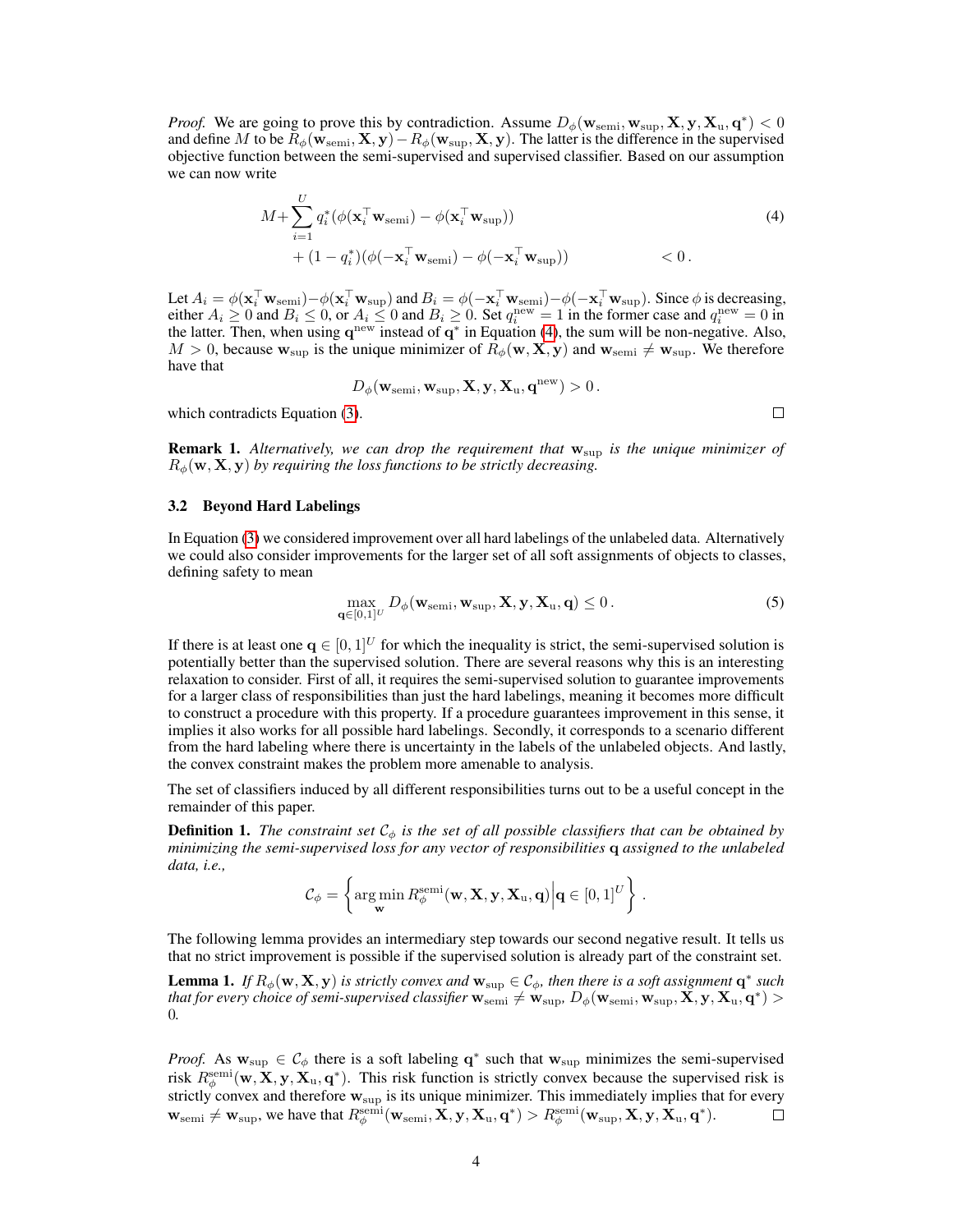For decreasing margin-based losses, we now show that we can always explicitly construct a  $q^*$ , such that the corresponding semi-supervised solution equals the original supervised one. With this, a result similar to Theorem [1](#page-2-1) for the soft-assignment guarantee directly follows, but first we formulate that explicit construction of the necessary soft labeling.

<span id="page-4-2"></span>Lemma 2. *If* φ *is a decreasing convex margin-based loss function where for each unlabeled object*  $x$ , the derivatives  $\phi'(-x^{\top}w_{\text{sup}})$  and  $\phi'(\mathbf{x}^{\top}w_{\text{sup}})$  exist, we can recover  $w_{\text{sup}}$  by minimizing the *semi-supervised loss by assigning responsibilities*  $q \in [0, 1]^U$  *as* 

$$
q = \frac{\phi'(-\mathbf{x}^{\top}\mathbf{w}_{\text{sup}})}{\phi'(\mathbf{x}^{\top}\mathbf{w}_{\text{sup}}) + \phi'(-\mathbf{x}^{\top}\mathbf{w}_{\text{sup}})},
$$
  
if  $\phi'(\mathbf{x}^{\top}\mathbf{w}_{\text{sup}}) + \phi'(-\mathbf{x}^{\top}\mathbf{w}_{\text{sup}}) \neq 0$ , and any  $q \in [0, 1]$  otherwise. (6)

*Proof.* Consider the case where we have one unlabeled object x with responsibility q. The semisupervised objective then becomes

<span id="page-4-3"></span>
$$
R^{\text{semi}}_{\phi}(\mathbf{w}) = R_{\phi}(\mathbf{w}, \mathbf{X}, \mathbf{y}) + q\phi(\mathbf{x}^{\top}\mathbf{w}) + (1 - q)\phi(-\mathbf{x}^{\top}\mathbf{w}).
$$

Since  $\phi$  is convex, to guarantee that  $w_{\text{sup}}$  is still a global minimizer of  $R_{\phi}^{\text{semi}}$ , we need to find a  $q \in [0, 1]$  that causes the gradient of this objective, evaluated in  $w_{\text{sun}}$ , to remain equal to zero:

$$
\nabla_{\mathbf{w}} R_{\phi}^{\text{semi}}(\mathbf{w}_{\text{sup}}) = \mathbf{0} + q\phi'(\mathbf{x}^{\top}\mathbf{w}_{\text{sup}})\mathbf{x}
$$
  
 
$$
- (1 - q)\phi'(-\mathbf{x}^{\top}\mathbf{w}_{\text{sup}})\mathbf{x}
$$
  
= 
$$
\mathbf{0}
$$
 (7)

where  $\phi'$  denotes the derivative of  $\phi(a)$  with respect to a. As long as  $\phi'(\mathbf{x}^\top \mathbf{w}_{\text{sup}}) + \phi'(-\mathbf{x}^\top \mathbf{w}_{\text{sup}}) \neq 0$ 0, we can explicitly solve for  $q$  to get

$$
q = \frac{\phi'(-\mathbf{x}^\top \mathbf{w}_{\text{sup}})}{\phi'(\mathbf{x}^\top \mathbf{w}_{\text{sup}}) + \phi'(-\mathbf{x}^\top \mathbf{w}_{\text{sup}})}.
$$
 (8)

 $\Box$ 

If  $\phi$  is a decreasing loss, then

and for each object  $0 \le q \le 1$ . If  $\phi'(\mathbf{x}^\top \mathbf{w}_{\text{sup}}) + \phi'(-\mathbf{x}^\top \mathbf{w}_{\text{sup}}) = 0$ , because  $\phi$  is decreasing, we know both  $\phi'(\mathbf{x}^\top \mathbf{w}_{\text{sup}}) = 0$  and  $\phi'(-\mathbf{x}^\top \mathbf{w}_{\text{sup}}) = 0$  and so any q is allowed to satisfy [\(7\)](#page-4-1), including  $0 \le q \le 1$ . Since  $0 \le q \le 1$  for each object individually, we can do it for all objects to get a vector of responsibilities  $q \in [0, 1]^U$ .  $\Box$ 

<span id="page-4-1"></span> $\phi'(a) \leq 0$ 

Now that we have shown by a constructive argument that for decreasing margin-based losses it always holds that  $w_{\text{sup}} \in C_{\phi}$ , the following result is straightforward.

<span id="page-4-0"></span>**Theorem 2.** Let  $\phi$  be a decreasing convex margin-based loss function and  $w_{\text{sup}}$  be the unique *minimizer of a strictly convex*  $R_{\phi}(\mathbf{w}, \mathbf{X}, \mathbf{y})$  *and suppose for each unlabeled object* x, the derivatives  $\phi'(-\mathbf{x}^\top\mathbf{w}_\mathrm{sup})$  and  $\phi'(\mathbf{x}^\top\mathbf{w}_\mathrm{sup})$  exist. There is no semi-supervised classifier  $\mathbf{w}_\mathrm{semi}$  for which *Equation* [\(5\)](#page-3-1) *holds, while having at least one*  $q^*$  *for which*  $D_\phi(\mathbf{\hat{w}}_{semi}, \mathbf{w}_{sup}, \mathbf{X}, \mathbf{y}, \mathbf{X}_u, \mathbf{q}^*)$  < 0.

*Proof.* This follows directly from Lemma [1](#page-3-2) and Lemma [2.](#page-4-2)

Remark 2. *The requirement to have a strictly convex supervised risk function can be relaxed. What we basically need in the proof is that*  $w_{\text{sup}}$  *is the unique optimizer for*  $R_{\phi}^{\text{semi}}(w, X, y, X_u, q^*)$ *. Nevertheless, unlike, for instance, a hinge loss that is not regularized by something like a* 2*-norm of the weight vector, many interesting objective functions are strictly convex.*

This result means that for decreasing loss functions it is impossible to construct a semi-supervised learner that is different from the supervised learner and, in terms of its surrogate loss on the full training data, is never outperformed by the supervised solution. In other words, if the semi-supervised classifier is taken to be different from the supervised classier, there is always the risk that there is a true labeling of the unlabeled data for which the loss of the semi-supervised learner on the full data becomes larger than the loss of the supervised one.

Is it unexpected that semi-supervised learning cannot be done safely in this strict setting? For whom it is not, it may then come as a surprise that there are margin-based losses for which it is actually possible to construct safe semi-supervised learners.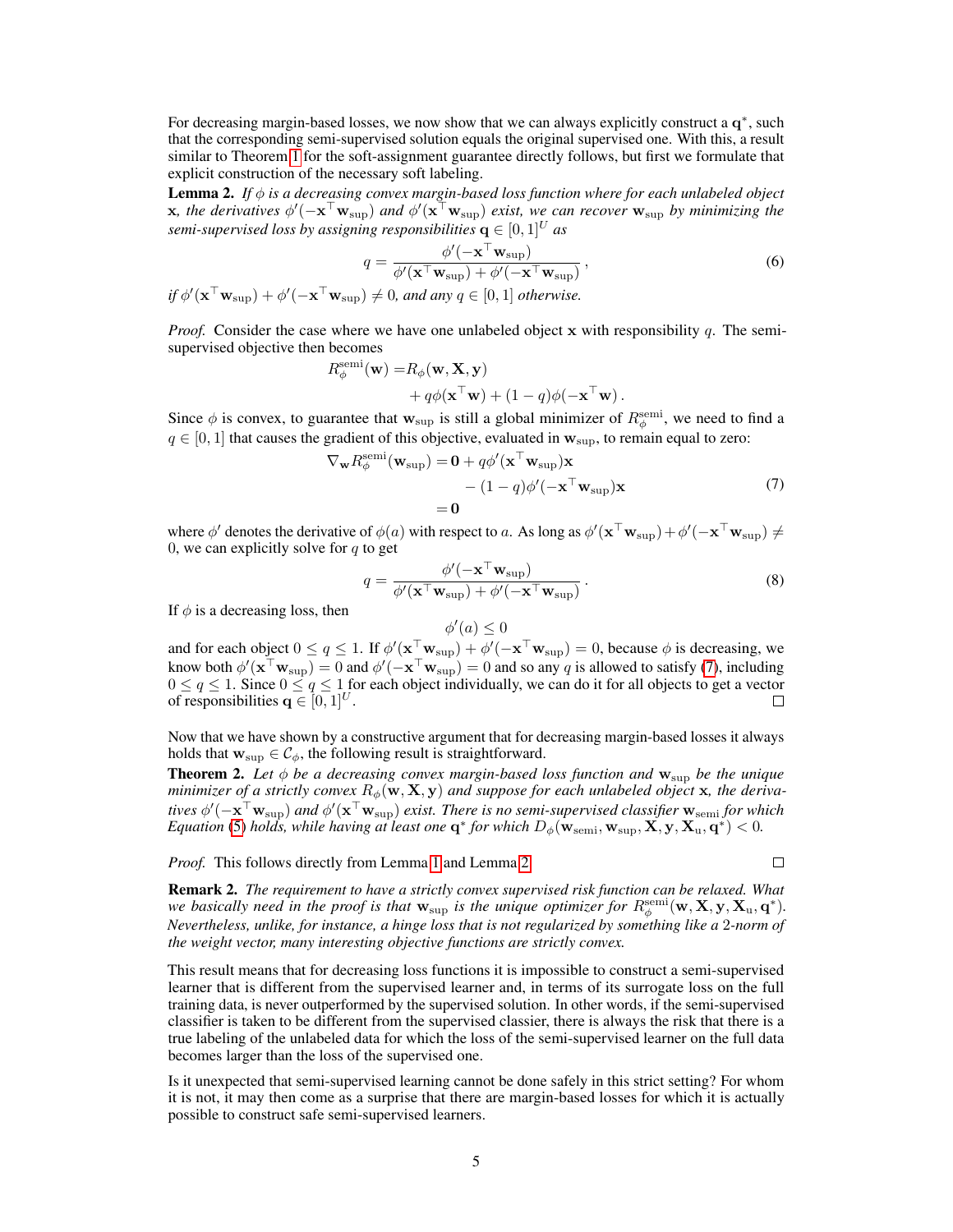## <span id="page-5-0"></span>4 Possibilities for Safe SSL

If we look beyond the decreasing losses, and consider those that can increase as well, we may yet be able to get a classifier that is guaranteed to be better than the supervised solution in terms of the surrogate loss, even in the pessimistic regime. When can we expect safe semi-supervised learning to allow for improvements of its supervised counterpart? And if improvements are possible, how then do we construct an actual classifier that does so in a safe way?

To construct a semi-supervised learner that at least is guaranteed to never be worse, we need to find  $w_{\text{semi}}$ , the w that minimizes  $D_{\phi}(w, w_{\text{sup}}, X, y, X_u, q)$  for all possible q. This corresponds, more precisely, to the following minimax problem:

<span id="page-5-1"></span>
$$
\min_{\mathbf{w}} \max_{\mathbf{q} \in [0,1]^U} D_{\phi}(\mathbf{w}, \mathbf{w}_{\text{sup}}, \mathbf{X}, \mathbf{y}, \mathbf{X}_{\text{u}}, \mathbf{q}). \tag{9}
$$

This is a formulation similar to the one used by [Loog](#page-8-8) [\(2016\)](#page-8-8), where instead of margin-based losses, the loss functions are log-likelihoods of a generative model. It is clear that Equation [\(9\)](#page-5-1) can never be larger than 0. This simply indicates that we can always find a semi-supervised learner that is at least as good as the supervised one, by simply sticking to the supervised solution. To show that we can do better than that, consider the following.

If  $R_{\phi}^{\text{semi}}$  is convex in w, then since the objective is linear in q and  $[0, 1]^U$  is a compact space we can invoke [\(Sion, 1958,](#page-9-3) Corrolary 3.3), which states that the value of the minimax problem is equal to the value of the maximin problem:

<span id="page-5-2"></span>
$$
\max_{\mathbf{q}\in[0,1]^U}\min_{\mathbf{w}} D_{\phi}(\mathbf{w}, \mathbf{w}_{\text{sup}}, \mathbf{X}, \mathbf{y}, \mathbf{X}_{\text{u}}, \mathbf{q}).
$$
\n(10)

Assume the function  $D_{\phi}$  is strictly convex in w for every fixed q. Now suppose  $w_{\text{sup}}$  is not in  $\mathcal{C}_{\phi}$ . In that case, the inner minimization in Equation [\(10\)](#page-5-2) is always strictly smaller than 0 for each q because of the strict convexity of the loss. This means that Equation [\(10\)](#page-5-2) is strictly smaller than 0 and in turn the same holds for Equation [\(9\)](#page-5-1).

So, if  $w_{\text{sup}} \notin C_{\phi}$ ,  $w_{\text{semi}}$  will strictly improve upon  $w_{\text{sup}}$ .

#### 4.1 Some Sufficient Conditions

So all that is required to show that the procedure just described leads to an improved classifier is therefore that  $w_{\text{sup}} \notin C_{\phi}$ . For an unlabeled data set consisting of a single sample x, this is readily done by reconsidering the proof of Lemma [2](#page-4-2) and the argument in the previous paragraph. In particular, rewriting Equation  $(7)$ , we can conclude the following:

**Lemma 3.** Let  $X_u = x^{\top}$  and  $\phi$  be a margin-based loss function where the derivatives  $\phi'(-x^{\top}w_{\sup})$ and  $\phi'(\mathbf{x}^\top\mathbf{w}_{\sup})$  *exist and*  $R_{\phi}^{\text{semi}}$  *be strictly convex. If there is no*  $q\in[0,1]$  *such that* 

$$
(\phi'(\mathbf{x}^\top\mathbf{w}_\text{sup}) + \phi'(-\mathbf{x}^\top\mathbf{w}_\text{sup}))\mathbf{x}q = (\phi'(-\mathbf{x}^\top\mathbf{w}_\text{sup}))\mathbf{x}
$$

*then*  $w_{\text{sup}} \notin C_{\phi}$  *so*  $w_{\text{semi}}$  *has to be different from*  $w_{\text{sup}}$  *and, therefore, the former has to improve over the latter.*

The case in which  $U > 1$  turns out to be hard to fully characterize. Again starting from Equation [\(7\)](#page-4-1), we can state that if there is no  $\mathbf{q} \in [0, 1]^U$  such that

$$
\sum_{i=1}^U q_i \phi'(\mathbf{x}_i^\top \mathbf{w}_\text{sup}) \mathbf{x}_i - (1 - q_i) \phi'(-\mathbf{x}_i^\top \mathbf{w}_\text{sup}) \mathbf{x}_i = \mathbf{0}
$$

then the gradient evaluated in the supervised solution of the objective function over all training data is not zero and so the semi-supervised solution is different, therefore improving over the supervised solution. But this result is hardly insightful. For one, it is unclear if this at all happens when  $U > 1$ . We do, however, have a sufficient condition that leads the semi-supervised learner to improve over the supervised counterpart. For this, we consider convex, margin-based losses  $\phi$  that are decreasing to the left of 1 and to the right of 1 start to increase, as for instance, in the cases of the quadratic or absolute loss. So these losses increasingly penalize overestimation of the label value of every object.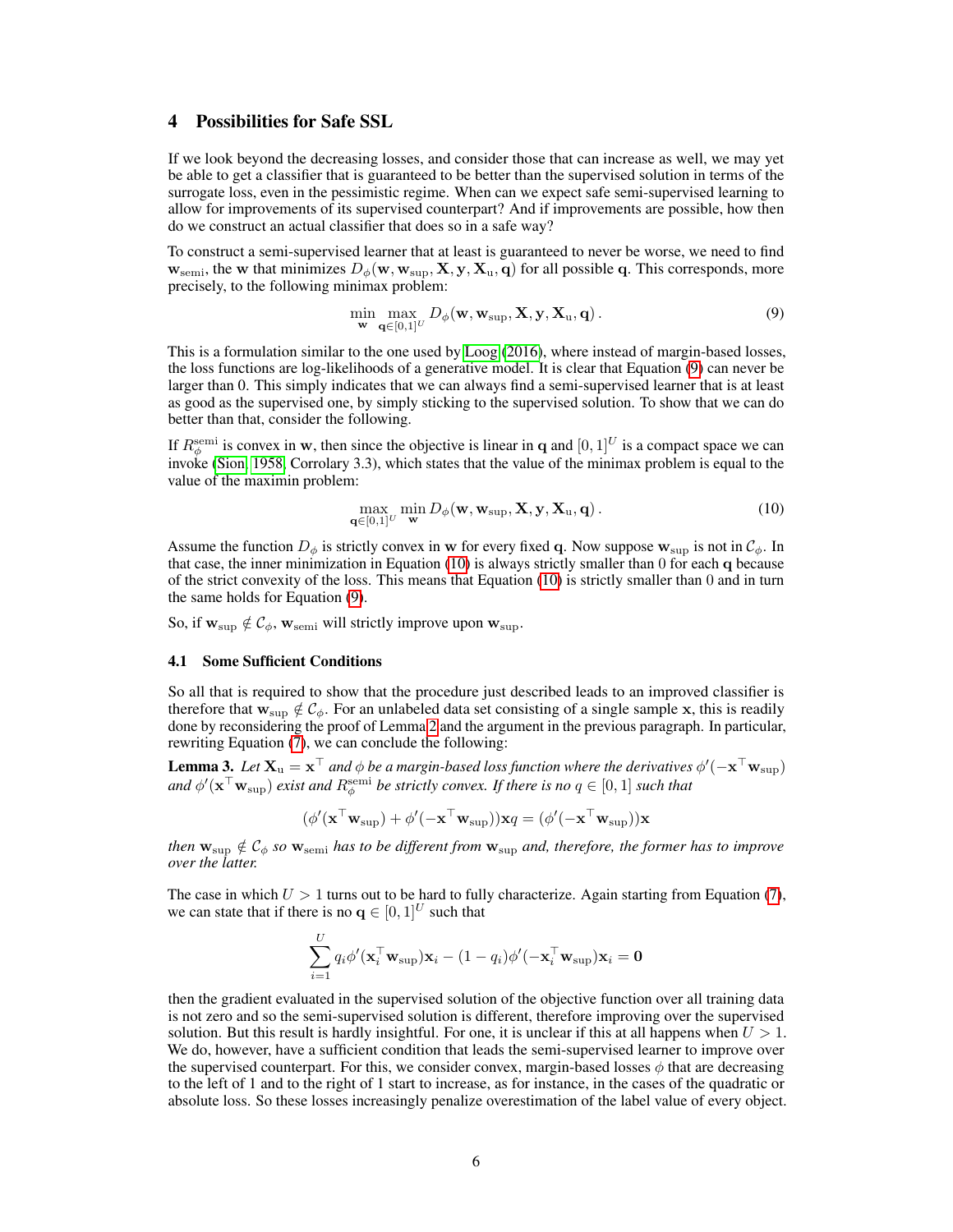| <b>Name</b> | $\phi(y\mathbf{x}^{\top}\mathbf{w}_{\text{sup}})$                                                                                 | $q(\mathbf{x} \mid \mathbf{w}_{\text{sup}})$                                                                                                                                                                                         | Range                   |
|-------------|-----------------------------------------------------------------------------------------------------------------------------------|--------------------------------------------------------------------------------------------------------------------------------------------------------------------------------------------------------------------------------------|-------------------------|
| Logistic    | $\sqrt{2} \log(1 + \exp(-y \mathbf{x}^\top \mathbf{w}_{\text{sup}}))$ $(1 + \exp(-\mathbf{x}^\top \mathbf{w}_{\text{sup}}))^{-1}$ |                                                                                                                                                                                                                                      | (0, 1)                  |
| Hinge       | $\max(1 - y\mathbf{x}^\top \mathbf{w}_{\text{sup}}, 0)$                                                                           | $\begin{cases} \frac{1}{2}, & \text{if } -1 < \mathbf{x}^\top \mathbf{w}_\mathrm{sup} < 1 \\ 1, & \text{if } \mathbf{x}^\top \mathbf{w}_\mathrm{sup} > 1 \\ 0 & \text{if } \mathbf{x}^\top \mathbf{w}_\mathrm{sup} < -1 \end{cases}$ | $\{0, \frac{1}{2}, 1\}$ |
| Exponential | $\exp(-y\mathbf{x}^+\mathbf{w}_{\text{sup}})$                                                                                     | $\frac{\exp(\mathbf x^\top \mathbf w_\mathrm{sup})}{\exp(-\mathbf x^\top \mathbf w_\mathrm{sup}) + \exp(\mathbf x^\top \mathbf w_\mathrm{sup})}$                                                                                     | (0, 1)                  |
|             | Quadratic $(1 - y\mathbf{x}^\top \mathbf{w}_{\text{sup}})^2$                                                                      | $\frac{1}{2}(\mathbf{x}^\top \mathbf{w}_{\text{sup}} + 1)$                                                                                                                                                                           | $(-\infty,\infty)$      |
| Absolute    | $ 1 - y\mathbf{x}^{\top}\mathbf{w} $                                                                                              | $\begin{cases} \frac{1}{2}, & \text{if } -1 < y\mathbf{x}^\top \mathbf{w}_{\text{sup}} < 1 \\ \text{No solution}, & \text{otherwise} \end{cases} \quad \{ \frac{1}{2} \}$                                                            |                         |

<span id="page-6-2"></span>Table 1: Margin-based loss functions and their corresponding responsibilities

## <span id="page-6-3"></span>Theorem 3. *Let*

$$
\phi'(a) \begin{cases} \leq 0, & \text{if } a \leq 1 \\ > 0, & \text{if } a > 1, \end{cases}
$$

and  $R_\phi^\text{semi}$  be strictly convex. If, for all  $\mathbf{x} \in \mathbf{X}_u$ ,  $|\mathbf{x}^\top \mathbf{w}_{\text{sup}}|$  is larger than 1, then  $\mathbf{w}_{\text{semi}} \neq \mathbf{w}_{\text{sup}}$ . That *is, we get an improved semi-supervised estimator if all points in*  $\mathbf{X}_u$  *are outside of the margin.* 

The restriction that all points should be outside of the margin is, of course, rather strong. But, as indicated, the requirement is only sufficient and certainly not necessary. The proof, as well as an alternative condition for improvement for the quadratic loss are provided in the supplementary material.

## <span id="page-6-0"></span>5 Examples

Table [1](#page-6-2) shows the implied responsibilities  $q(\mathbf{x}^\top \mathbf{w}_{\text{sup}})$  for loss functions corresponding to a number of well-known classifiers. The table contains both examples of decreasing losses and losses that also strictly increase. In this first group, the range of the responsibilities will always be between  $[0, 1]$ , meaning the (partial) labels of the unlabeled data can always be set in such a way that the supervised solution is obtained from the semi-supervised objective function. This in turn implies that no safe semi-supervised method exists for these losses. This shows, for instance, that it is not possible to construct a safe semi-supervised version of the support vector machine or for logistic regression. In the second case (for quadratic and absolute losses) it is not always possible to set the responsibilities in such a way as to recover the supervised solution and a safe semi-supervised classifier is sometimes possible.

A more thorough description of these examples, as well as a more precise characterization for when to expect improvements in case of the quadratic loss, is provided in the supplementary material.

## <span id="page-6-1"></span>6 Discussion

As [Seeger](#page-9-4) [\(2001\)](#page-9-4) and others have argued, for diagnostic methods, where  $p(y|\mathbf{x})$  gets modeled directly and not through modeling the joint distribution  $p(y, x)$ , semi-supervised learning without additional assumptions should be impossible because the parameters of  $p(y|x)$  and  $p(x)$  are a priori independent. Considering why these methods do not allow for safe semi-supervised versions offers a different understanding of why this claim may or may not be true. While our results applied to logistic regression corroborates their claim, the quadratic loss shows a counterexample. This shows that for losses that strictly increase over some interval, even safe improvements can be possible in the diagnostic setting. One important strength of our analysis is that we also consider the minimization of loss functions that may not induce a correct probability. It is the decreasingness of the loss, rather than correspondence to a probabilistic model that determines whether safe semi-supervised learning is possible. Moreover, some of the losses for which safe semi-supervised learning is possible are successfully applied in supervised learning in practice and it is therefore interesting that safe semi-supervised versions exist.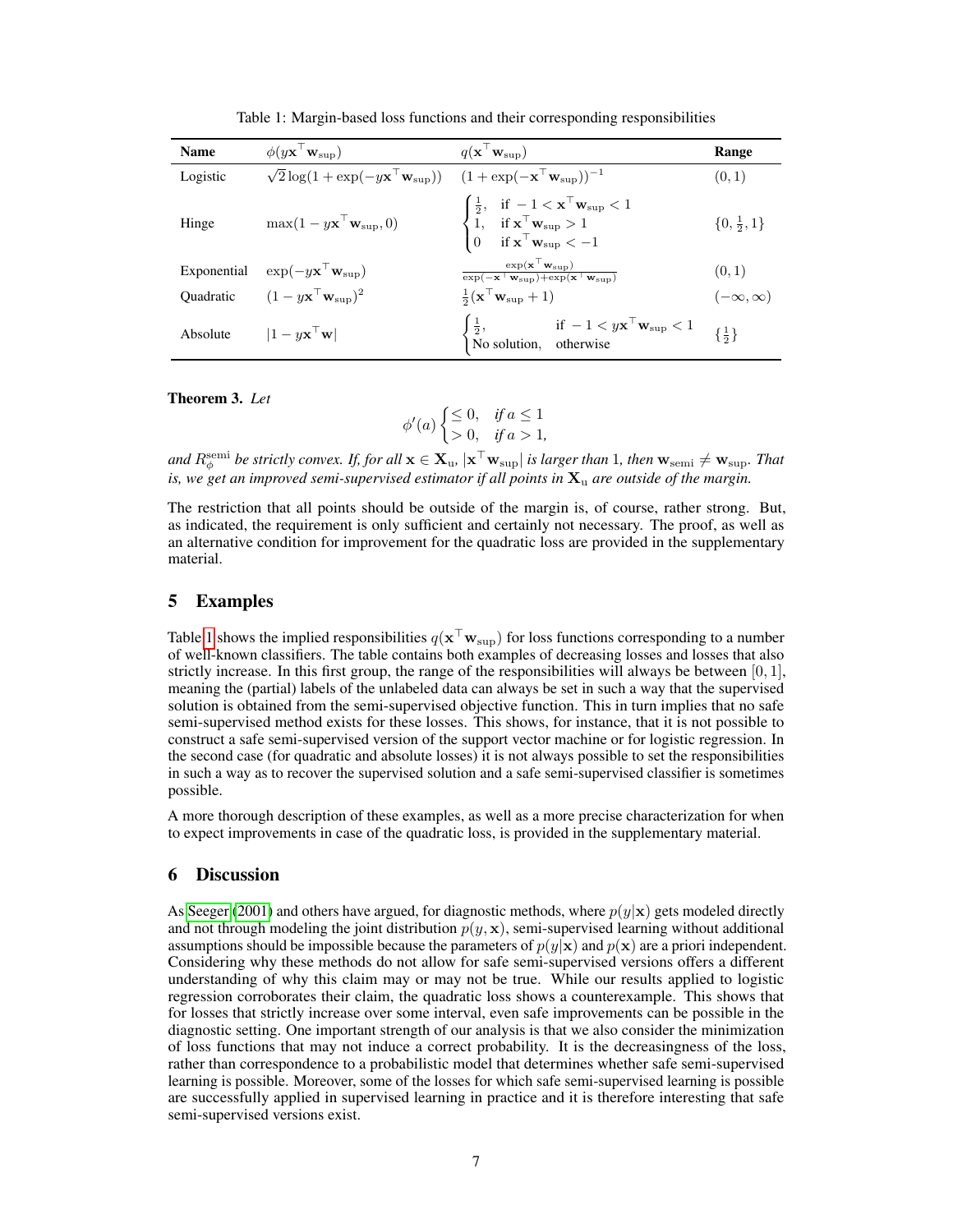Our results also might seem to contradict the result by [Sokolovska et al.](#page-9-2) [\(2008\)](#page-9-2) (and, by extension [Kawakita & Takeuchi](#page-8-9) [\(2014\)](#page-8-9)) that, when the supervised model is misspecified, a particular semisupervised adaptation of logistic regression has an asymptotic variance that is at least as small as supervised logistic regression. In this work, however, we cover the pessimistic setting where a semi-supervised learner needs to outperform the supervised learner for all possible labelings in a finite sample setting. This is a much stricter requirement than the asymptotic result in [\(Sokolovska](#page-9-2) [et al., 2008\)](#page-9-2).

The (negative) result presented here is in line with the conclusions of [Ben-David et al.](#page-8-6) [\(2008\)](#page-8-6), who show that the worst-case sample complexity of a supervised learner is at most a constant factor higher than that of any semi-supervised approach for a classifier over the real line, and they conjecture this result holds in general. [Darnstädt et al.](#page-8-10) [\(2013\)](#page-8-10) prove that a slightly altered and more precise formulation of this conjecture holds when hypothesis classes have finite VC-dimension, while they show that it does not hold for more complex hypothesis classes. Whereas these works consider generalization bounds on the error rate in the PAC learning framework, in our work, we considered a more conservative or pessimistic setting of safe semi-supervised learning, while considering performance on a finite sample in terms of the surrogate loss. This leads to an alternative explanation why these (strict) improvements are not possible for some losses, similar to the claim in [Ben-David](#page-8-6) [et al.](#page-8-6) [\(2008\)](#page-8-6). It also leads, however, to the contrasting conclusion that for some losses, these improvements are possible (even when the VC dimension is finite), which contradicts the claim of [Ben-David et al.](#page-8-6) [\(2008\)](#page-8-6) that improvements are not possible unless strong assumptions about the distribution of the labels are made.

The improvement guarantee, in terms of classification accuracy, of the safe semi-supervised SVM by [Li & Zhou](#page-8-4) [\(2015\)](#page-8-4) depends on the assumption that the true labeling of the objects is given by one of the low-density separators that their algorithm finds. In our analysis we avoid making such assumptions. The consequence of this is that all possible labelings have to be considered, not just those corresponding to a low-density separator. If their low-density assumptions holds, their method provides one way of making use of this information to guarantee safe improvements. As we have demonstrated, however, in a worst case sense no such guarantees can be given, at least in terms of the semi-supervised objective considered in our work. Without making these untestable assumptions, our results show a safe semi-supervised support vector machine is impossible.

For loss functions that are strictly increasing over some interval, safe improvement is possible. One could ascribe this fact to a peculiar property of these losses: they give increasingly higher loss even if the sign of the decision function is correct. The improvements in terms of the loss that we get may therefore not be useful for classification, since they may be in a part of the loss function where the surrogate loss already forms a bad approximation to the  $\{0, 1\}$ -loss. In the supervised case, however, surrogate losses like the quadratic loss generally give decent performance in terms of the error rate, e.g. competitive with SVMs [\(Rifkin et al., 2003\)](#page-9-5). It is therefore not surprising either that its pessimistic semi-supervised counterpart has also shown increased performance [\(Krijthe & Loog,](#page-8-11) [2017a](#page-8-11)[,b\)](#page-8-12).

# 7 Conclusion

We have shown that for the class of convex margin-based losses, the fact whether they are decreasing or not plays a key role in whether they admit safe semi-supervised procedures. In particular, we have shown that, without making additional assumptions, it is impossible to construct safe semi-supervised procedures for decreasing losses by deriving what partial assignment of the unlabeled objects leads to the recovery of the supervised classifier from a semi-supervised objective. This subsequently implied that if we choose any semi-supervised procedure that deviates from the supervised solution, there is some labeling of the unlabeled objects (which could be the true labeling) for which it decreases performance. While this means that for many supervised procedures it is impossible to construct a safe semi-supervised learner in this strict sense, some losses do admit such solutions. A less strict guarantee might admit performance improvement by aiming for semi-supervised solutions that in expectation rather than on any particular dataset, outperform their supervised counterparts.

The stark reality is that if one sticks to strictly safe semi-supervised learning, besides opportunities for some surrogate losses, there are clear limits to the development of such procedures.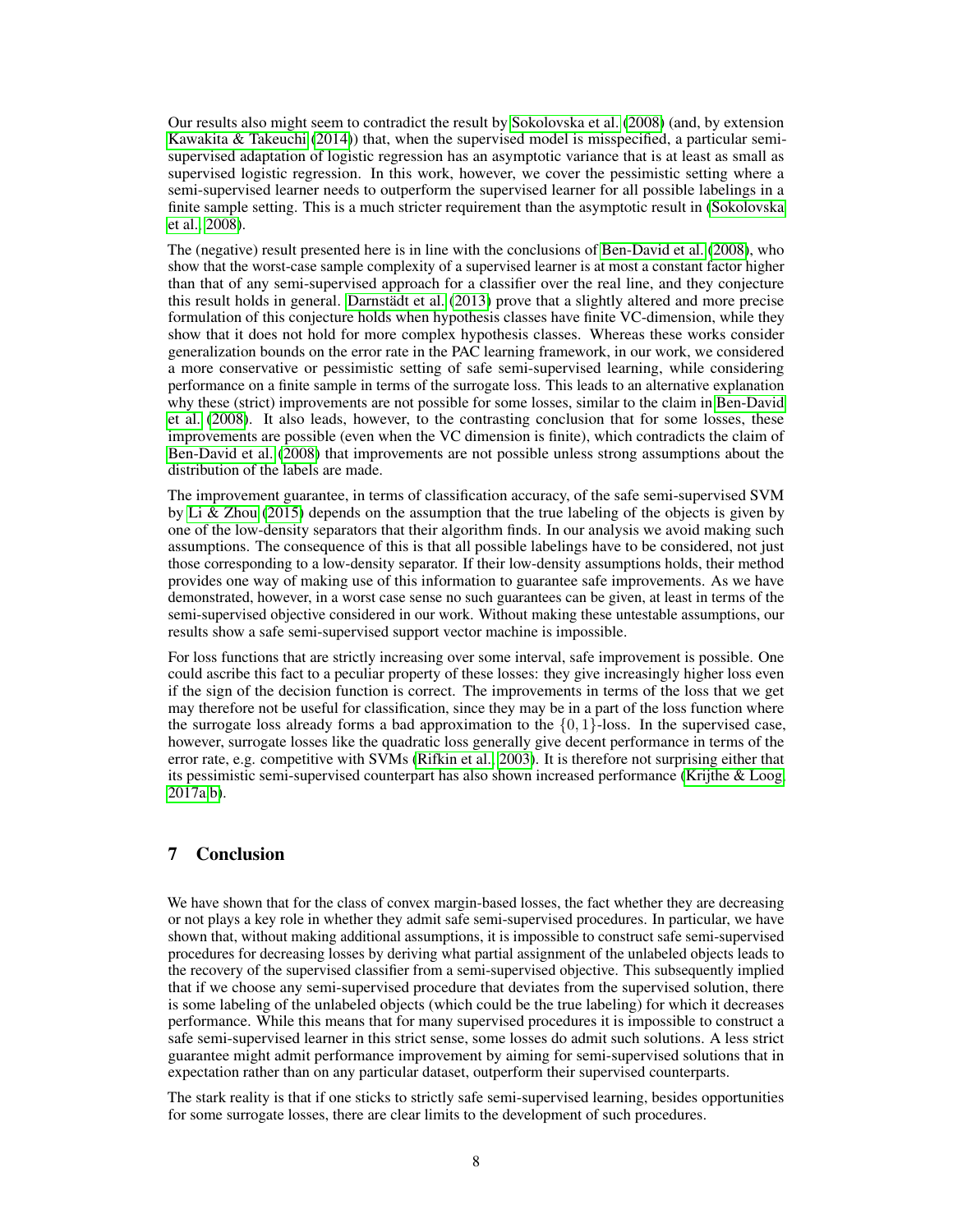#### Acknowledgements

We thank Alexander Mey for his constructive feedback on an earlier version of this manuscript. This work was funded by Project P23 of the Dutch COMMIT research programme.

## References

- <span id="page-8-7"></span>Bartlett, Peter L, Jordan, Michael I., and McAuliffe, Jon D. Convexity, Classification, and Risk Bounds. *Journal of the American Statistical Association*, 101(473):138–156, 2006.
- <span id="page-8-6"></span>Ben-David, Shai, Lu, Tyler, and Pál, David. Does Unlabeled Data Provably Help? Worst-case Analysis of the Sample Complexity of Semi-Supervised Learning. In *Proceedings of the 21st Annual Conference on Learning Theory*, pp. 33–44, 2008.
- <span id="page-8-2"></span>Cozman, F and Cohen, Ira. Risks of Semi-Supervised Learning. In Chapelle, Olivier, Schölkopf, Bernhard, and Zien, A (eds.), *Semi-Supervised Learning*, chapter 4, pp. 56–72. MIT press, 2006.
- <span id="page-8-10"></span>Darnstädt, Malte, Simon, HU, and Szörényi, Balázs. Unlabeled Data Does Provably Help. In *30th International Symposium on Theoretical Aspects of Computer Science*, pp. 185–196, 2013. doi: 10.4230/LIPIcs.STACS.2013.185.
- <span id="page-8-1"></span>Elworthy, David. Does Baum-Welch re-estimation help taggers? In *Proceedings of the 4th Conference on Applied Natural Language Processing*, pp. 53–58, 1994.
- <span id="page-8-15"></span>Fung, Glenn and Mangasarian, Olvi L. Proximal Support Vector Machine Classifiers. In *KDD '01 Proceedings of the seventh ACM SIGKDD international conference on Knowledge discovery and data mining*, pp. 77–86, 2001. doi: 10.1145/502512.502527.
- <span id="page-8-13"></span>Hastie, Trevor, Tibshirani, Robert, and Buja, Andreas. Flexible Discriminant Analysis by Optimal Scoring. *Journal of the Amercian Statistical Association*, 89(428):1255–1270, 1994. ISSN 0162-1459. doi: 10.1080/01621459.1994.10476866.
- <span id="page-8-5"></span>Joachims, Thorsten. Transductive inference for text classification using support vector machines. In *Proceedings of the 16th International Conference on Machine Learning*, pp. 200–209. Morgan Kaufmann Publishers, 1999.
- <span id="page-8-9"></span>Kawakita, Masanori and Takeuchi, Jun'ichi. Safe semi-supervised learning based on weighted likelihood. *Neural Networks*, 53:146–164, may 2014. doi: 10.1016/j.neunet.2014.01.016.
- <span id="page-8-11"></span>Krijthe, Jesse Hendrik and Loog, Marco. Robust Semi-supervised Least Squares Classification by Implicit Constraints. *Pattern Recognition*, 63:115–126, 2017a. ISSN 00313203. doi: 10.1016/j. patcog.2016.09.009.
- <span id="page-8-12"></span>Krijthe, Jesse Hendrik and Loog, Marco. Projected Estimators for Robust Semi-supervised Classification. *Machine Learning*, 106(7):993–1008, 2017b. doi: 10.1007/s10994-017-5626-8.
- <span id="page-8-4"></span>Li, Yu-Feng and Zhou, Zhi-Hua. Towards Making Unlabeled Data Never Hurt. *IEEE Transactions on Pattern Analysis and Machine Intelligence*, 37(1):175–188, jan 2015. doi: 10.1109/TPAMI. 2014.2299812.
- <span id="page-8-3"></span>Loog, Marco. Constrained Parameter Estimation for Semi-Supervised Learning: The Case of the Nearest Mean Classifier. In *Machine Learning and Knowledge Discovery in Databases (Lecture Notes in Computer Science Volume 6322)*, pp. 291–304. Springer, 2010. doi: 10.1007/ 978-3-642-15883-4\_19.
- <span id="page-8-8"></span>Loog, Marco. Contrastive Pessimistic Likelihood Estimation for Semi-Supervised Classification. *IEEE Transactions on Pattern Analysis and Machine Intelligence*, 38(3):462–475, 2016.
- <span id="page-8-14"></span>Poggio, Tomaso and Smale, Steve. The Mathematics of Learning: Dealing with Data. *Notices of the AMS*, 50(5):537–544, 2003.
- <span id="page-8-0"></span>Rasmus, Antti, Valpola, Harri, Honkala, Mikko, Berglund, Mathias, and Raiko, Tapani. Semisupervised learning with Ladder Networks. In *Advances in Neural Information Processing Systems*, pp. 3546–3554, 2015.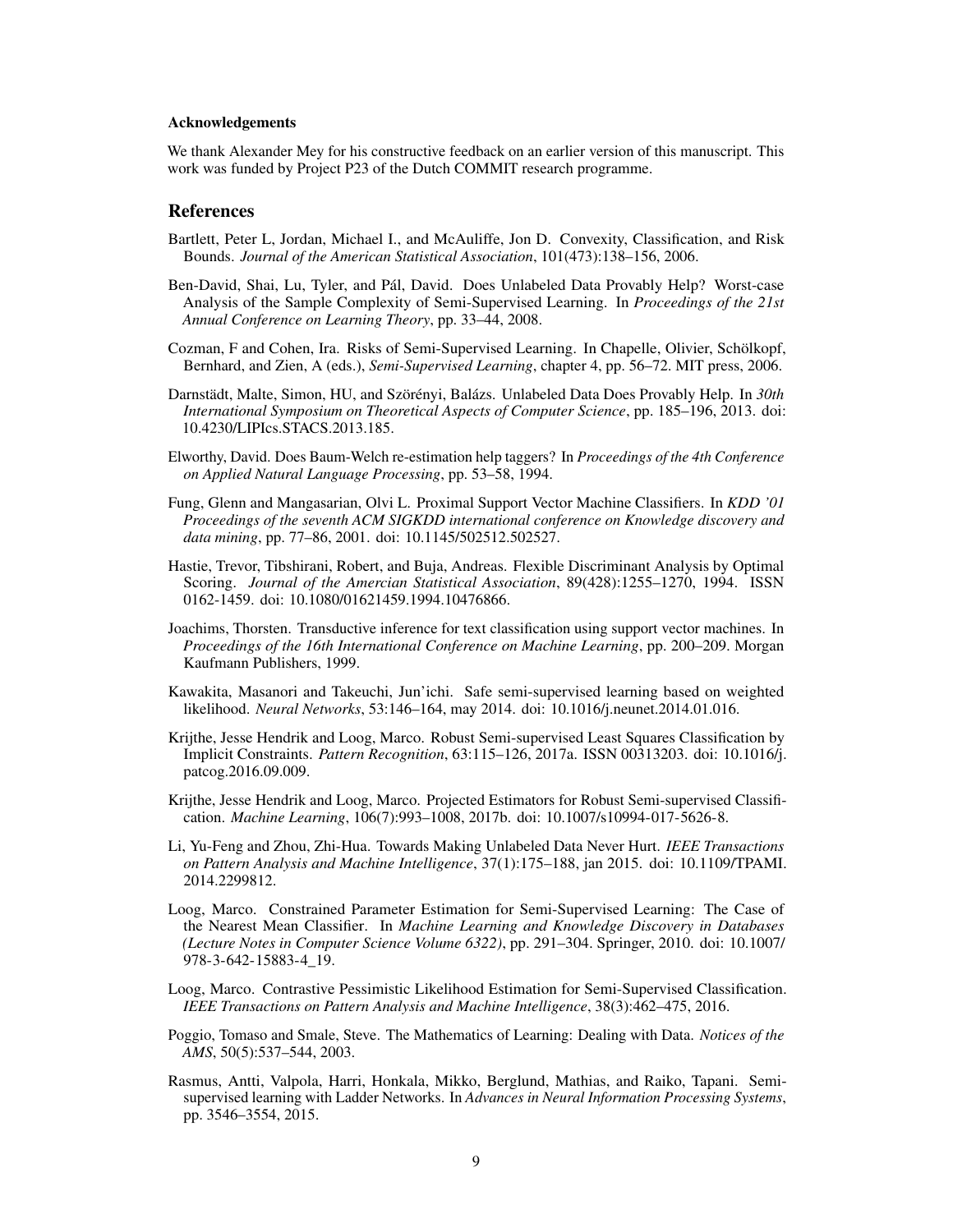- <span id="page-9-7"></span>Rasmussen, Carl Edward and Williams, Christopher K. I. *Gaussian Processes for Machine Learning*. MIT Press, apr 2005. ISBN 9780262182539.
- <span id="page-9-5"></span>Rifkin, Ryan, Yeo, Gene, and Poggio, Tomaso. Regularized least-squares classification. In Suykens, Johan A. K., Horvath, Gabor, Basu, Sankar, Micchelli, Charles, and Vandewalle, Joos (eds.), *Nato Science Series Sub Series III Computer and Systems Sciences 190*, pp. 131–154. IOS Press, 2003.
- <span id="page-9-4"></span>Seeger, Matthias. Learning with labeled and unlabeled data. Technical report, 2001.
- <span id="page-9-1"></span>Shi, Mingguang and Zhang, Bing. Semi-supervised learning improves gene expression-based prediction of cancer recurrence. *Bioinformatics*, 27(21):3017–3023, 2011.
- <span id="page-9-3"></span>Sion, Maurice. On general minimax theorems. *Pacific J. Math*, 8(1):171–176, 1958.
- <span id="page-9-2"></span>Sokolovska, Nataliya, Cappé, Olivier, and Yvon, Francois. The asymptotics of semi-supervised learning in discriminative probabilistic models. In Cohen, William W., McCallum, Andrew, and Roweis, Sam T. (eds.), *Proceedings of the 25th International Conference on Machine Learning*, pp. 984–991, Helsinki, Finland, 2008. ACM Press.
- <span id="page-9-6"></span>Suykens, Johan A. K. and Vandewalle, J. Least Squares Support Vector Machine Classifiers. *Neural Processing Letters*, 9:293–300, 1999.
- <span id="page-9-0"></span>Weston, Jason, Leslie, Christina, Ie, Eugene, Zhou, Dengyong, Elisseeff, Andre, and Noble, William Stafford. Semi-supervised protein classification using cluster kernels. *Bioinformatics*, 21 (15):3241–7, aug 2005. ISSN 1367-4803. doi: 10.1093/bioinformatics/bti497.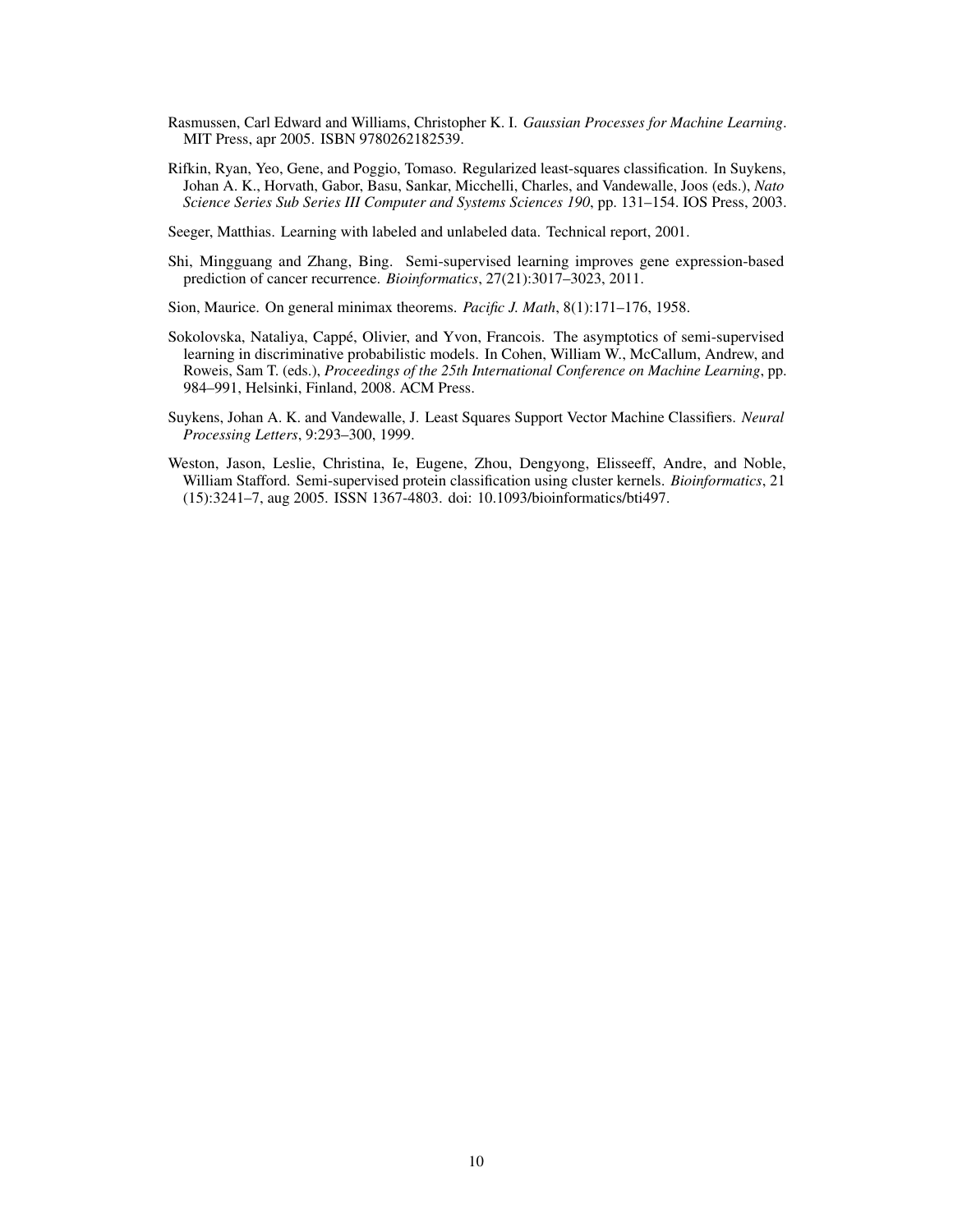# The Pessimistic Limits and Possibilities of Margin-based Losses in Semi-supervised Learning: Supplementary Material

## Proof: Theore[m3](#page-6-3)

*Proof.* Without loss of generality, we can assume that we have translated, rotated, and scaled our data such that the supervised solution is given by  $w_{\text{sup}} = (1, 0, \dots, 0)^{\top}$ . Such standardization of the data does not lead to an essentially different problem.

It is easy to check that for every  $\mathbf{x}_i^{\top} \mathbf{w}_{\text{sup}} = \mathbf{x}_{i1} > 1$ , we have  $\phi'(\mathbf{x}_i^{\top} \mathbf{w}_{\text{sup}}) = \phi'(\mathbf{x}_{i1}) > 0$ , where  $\mathbf{x}_{i1}$  indicates the first coordinate of sample  $\mathbf{x}_i$ . Likewise, we have  $\phi'(-\mathbf{x}_i^{\top}\mathbf{w}_{\text{sup}}) = \phi'(-\mathbf{x}_{i1}) < 0$ . It therefore follows, for every choice of  $q_i\in[0,1]$ , that  $q_i\phi'(\mathbf{x}_i^\top\mathbf{w}_{\sup})\mathbf{x}_{i1}-(1-q_i)\phi'(-\mathbf{x}_i^\top\mathbf{w}_{\sup})\mathbf{x}_{i1}>$ 0. Likewise, for every  $\mathbf{x}_i^{\top} \mathbf{w}_{\text{sup}} = \mathbf{x}_{i\perp} < -1$ , we have the same result: for every choice of  $q_i \in [0, 1]$ ,  $q_i\phi'(\mathbf{x}_i^{\top}\mathbf{w}_{\text{sup}})\mathbf{x}_{i1} - (1 - q_i)\phi'(-\mathbf{x}_i^{\top}\mathbf{w}_{\text{sup}})\mathbf{x}_{i1} > 0$ . This shows that the first equation in the system given by

$$
\sum_{i=1}^{U} q_i \phi'(\mathbf{x}_i^{\top} \mathbf{w}_{\text{sup}}) \mathbf{x}_i - (1 - q_i) \phi'(-\mathbf{x}_i^{\top} \mathbf{w}_{\text{sup}}) \mathbf{x}_i = \mathbf{0}
$$

does not equal 0, and so the gradient differs from zero, meaning that the supervised solution cannot be the optimal one.  $\Box$ 

#### Example: Logistic Loss

Consider the logistic loss function given by

$$
\phi(y\mathbf{x}^\top\mathbf{w}) = \log(1 + \exp(-y\mathbf{x}^\top\mathbf{w})),
$$

and whose minimization leads to the logistic regression classifier. Its derivative is given by

$$
\phi'(y\mathbf{x}^{\top}\mathbf{w}) = \frac{-\exp(-y\mathbf{x}^{\top}\mathbf{w})}{1 + \exp(-y\mathbf{x}^{\top}\mathbf{w})},
$$

from which we can verify it is a decreasing loss. Applying Equation [\(6\)](#page-4-3) we find that

$$
q = \frac{-\exp(\mathbf{x}^\top \mathbf{w}_{\text{sup}})}{1 + \exp(\mathbf{x}^\top \mathbf{w}_{\text{sup}})}\times \left(\frac{-\exp(-\mathbf{x}^\top \mathbf{w}_{\text{sup}})}{1 + \exp(-\mathbf{x}^\top \mathbf{w}_{\text{sup}})} + \frac{-\exp(\mathbf{x}^\top \mathbf{w}_{\text{sup}})}{1 + \exp(\mathbf{x}^\top \mathbf{w}_{\text{sup}})}\right)^{-1}
$$

.

Because the second term equals  $-1$ , after rewriting the first term, we have

$$
q = \frac{1}{1 + \exp(-\mathbf{x}^\top \mathbf{w}_{\text{sup}})}.
$$

Thus we see that the responsibility assigned to the new object is exactly the class posterior assigned by logistic regression.

## Example: Support Vector Machine

The hinge loss, employed in support vector classification, has the form

$$
\phi(y\mathbf{x}^\top\mathbf{w}) = \max(1 - y\mathbf{x}^\top\mathbf{w}, 0).
$$

The value for the derivative at all points except  $1 - y\mathbf{x}^\top \mathbf{w} = 0$  is given by

$$
\phi'(y\mathbf{x}^\top\mathbf{w}) = \begin{cases} -1, & \text{if } 1 - y\mathbf{x}^\top\mathbf{w} > 0 \\ 0, & \text{otherwise} \end{cases}
$$

Plugging this into Equation [\(6\)](#page-4-3), we have that

$$
q = \begin{cases} \frac{1}{2}, & \text{if } -1 < \mathbf{x}^\top \mathbf{w}_{\text{sup}} < 1 \\ 1, & \text{if } \mathbf{x}^\top \mathbf{w}_{\text{sup}} > 1 \\ 0 & \text{if } \mathbf{x}^\top \mathbf{w}_{\text{sup}} < -1 \end{cases}
$$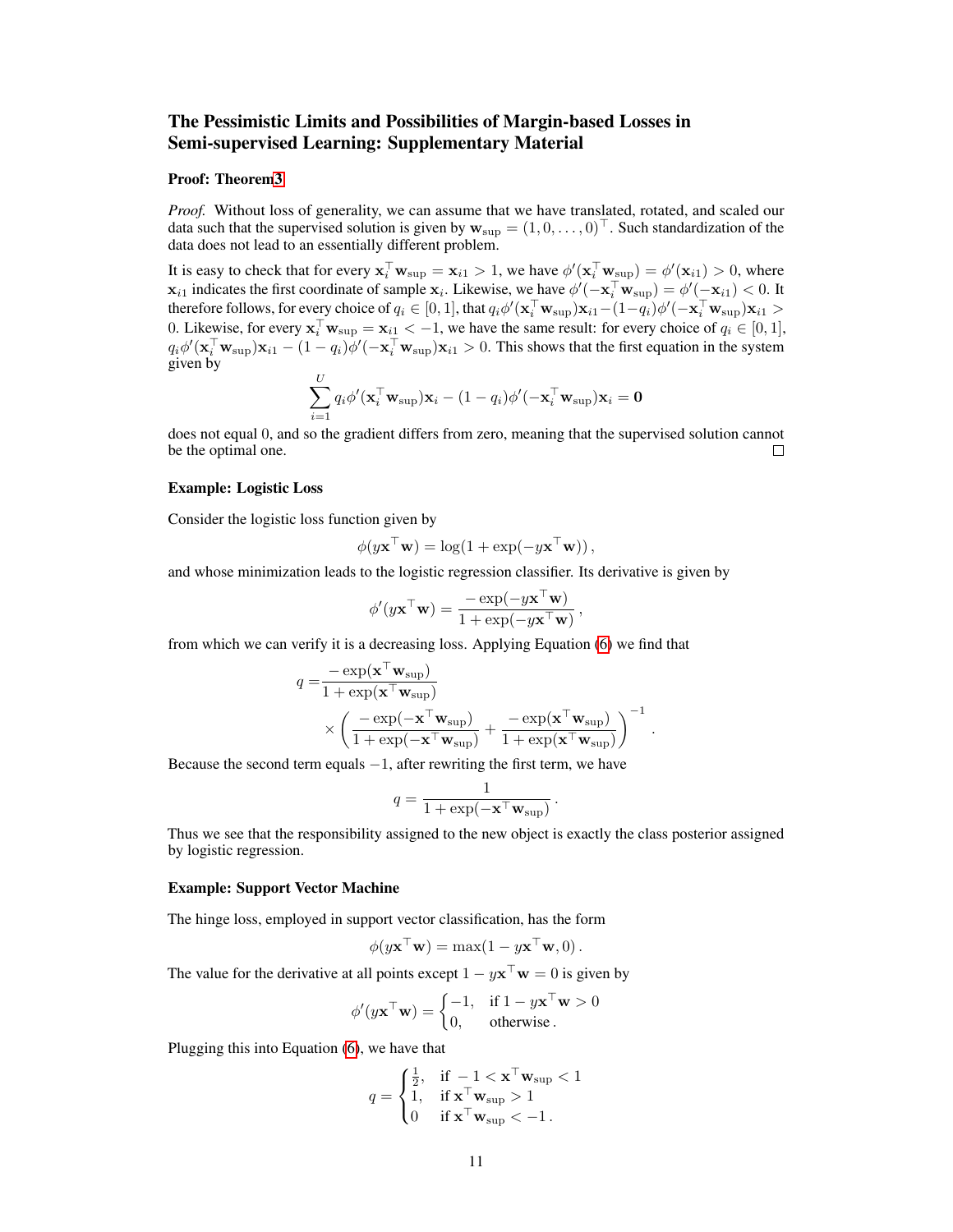If the prediction is strongly positive (respectively, negative), it will be assigned to the positive (negative) class. If on the other hand, it is within the margin, it gets assigned to both classes equally. It means that for the unlabeled objects in the margin, any change in  $x^{\top}w_{\text{sup}}$  has an opposite contribution for the part of the loss corresponding to the positive and the negative class. Only by weighting the two options equally will a change in  $x^{\dagger}w_{\text{sup}}$  not yield a change in the gradient of the semi-supervised objective at the supervised solution.

#### Example: Quadratic Loss

Now consider the quadratic loss, also referred to as the squared loss, which is not a decreasing loss function:

$$
\phi(y\mathbf{x}^\top\mathbf{w}) = (1 - y\mathbf{x}^\top\mathbf{w})^2.
$$

This non-decreasingness might make the quadratic loss seems less applicable as a surrogate loss for classification than decreasing losses. Quadratic loss is, however, a widely used and often discussed surrogate loss for classification (though it is not always explicitly identified as a surrogate quadratic loss). Some well-known works discussing some form of squared loss minimization for classification are [\(Hastie et al., 1994;](#page-8-13) [Poggio & Smale, 2003;](#page-8-14) [Suykens & Vandewalle, 1999\)](#page-9-6). [Rifkin et al.](#page-9-5) [\(2003\)](#page-9-5), [Fung & Mangasarian](#page-8-15) [\(2001\)](#page-8-15) and, in a related setting, [Rasmussen & Williams](#page-9-7) [\(2005,](#page-9-7) Sec.3.7) also provide proof of the good performance of the quadratic loss as compared to, for instance, standard support vector machines, while allowing for algorithms that are less computationally demanding. So in the supervised setting, the quadratic loss can be an effective surrogate loss. This leads to the question whether quadratic loss based classifiers generalized to the semi-supervised setting can guarantee non-degradation of the loss compared to the supervised classifier.

The derivative of the quadratic loss is

$$
\phi'(y\mathbf{x}^\top\mathbf{w}) = -2(1 - y\mathbf{x}^\top\mathbf{w}).
$$

Again using [\(6\)](#page-4-3) we find that

$$
q = \frac{-2(1 + \mathbf{x}^\top \mathbf{w}_{\text{sup}})}{-2(1 - \mathbf{x}^\top \mathbf{w}_{\text{sup}}) - 2(1 + \mathbf{x}^\top \mathbf{w}_{\text{sup}})}
$$

which we can simplify to

$$
q = \frac{\mathbf{x}^\top \mathbf{w}_{\text{sup}} + 1}{2}
$$

.

.

This is a rescaling of the decision function from the interval  $[-1, +1]$  to  $[0, 1]$ . Note that in this case  $\mathbf{x}^{\top}\mathbf{w}$  is not necessarily restricted to be within  $[-1, +1]$  and so it may occur that  $q \notin [0, 1]$ . In this case there is no assignment of the responsibilities that recovers the supervised solution and thus the unlabeled data forces us to update the decision function  $x^{\top}w$  for the semi-supervised classifier.

When  $U > 1$ , for the decreasing loss functions, it was enough to show that each  $q_i \in [0, 1]$  can be set individually in order to reconstruct the supervised solution using a responsibility vector  $q \in [0, 1]^U$ . For the quadratic loss, however, the situation is more complex when multiple unlabeled objects are available. This is because, considering each  $q_i$  individually might not allow us to find  $\mathbf{q} \in [0, 1]^U$  for which the gradient of the semi-supervised objective at the supervised solution is equal to zero, but there could still be a combined  $q \in [0, 1]^U$  for which this does hold, as we discussed for the general case in Theorem [3.](#page-6-3)

It turns out that if the dimensionality  $d \geq U$ , such a  $q \in [0, 1]^U$  does not exist as long as

$$
\mathbf{X}_{\mathrm{u}}\mathbf{w}_{\mathrm{sup}} \notin [-1,1]^U
$$

If  $d \leq U$ , however, then it is guaranteed that such  $q \in [0, 1]^U$  does not exist if

$$
\|\mathbf{X}_{\mathrm{u}}\mathbf{w}_{\mathrm{sup}}\|_{2} > \sqrt{U}.
$$

These results are essentially different and stronger than Theorem [3](#page-6-3) as it shows that even if some of the unlabeled points are within the margin, the semi-supervised learner has to be different from the supervised learner if one or more of the unlabeled points are sufficiently far outside of the margin. The proof can be found below. While this proof is specific to the quadratic loss, perhaps a stricter version of the more generally applicable result in Theorem [3](#page-6-3) is also possible.